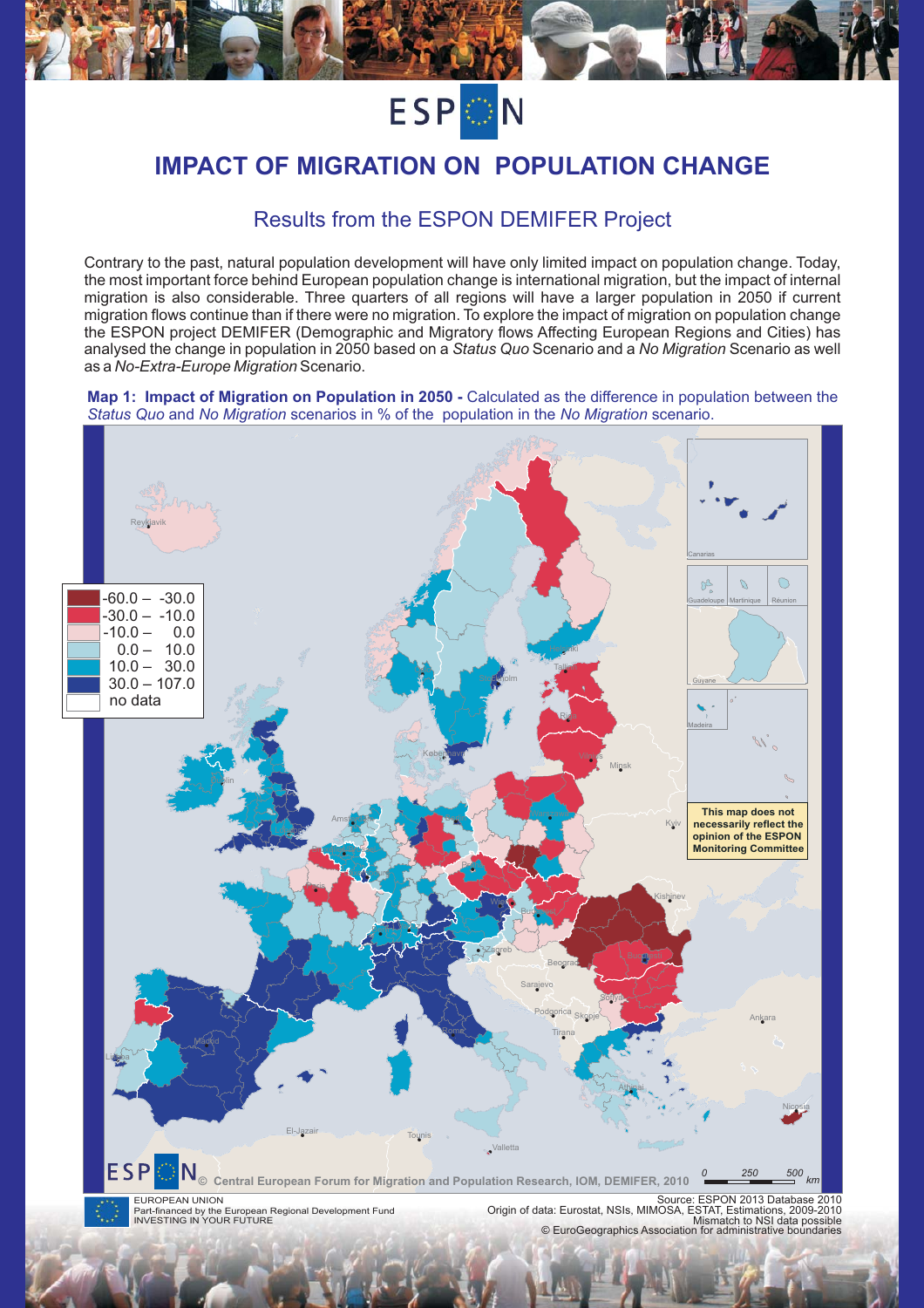### **AIM OF THE DEMIFER PROJECT**

The aim of the DEMIFER project is to assess future changes in population growth, the size of the labour force and the ageing of the population, and to explore different policy options aiming at regional competitiveness and territorial cohesion. Assessing the impact of intra-Europe and extra-Europe migration on population dynamics was one of the main tasks in this endeavour.

#### **ASSESSING THE IMPACT OF MIGRATION ON POPULATION**

To analyse the impact of migration on the population and labour force at regional level in the ESPON area in the period 2005-2050, the DEMIFER team calculated three reference scenarios. The first one (Status Quo) is a simulation of what would happen if the demographic regimes of mid-decade (2005) continued unchanged until 2050. In the other two scenarios all or some migration streams are blocked: in the No Migration scenario, population of the regions changes due to births and deaths only, while in the scenario it changes also due to internal and international intra-ESPON space migration, but no extra-European migration. A comparison of the results of the three simulations yields estimates of the impact of migration on population change. The simulations were prepared with the MULTIPOLES population dynamics model.

#### **KEY FINDINGS WITH REGARD TO MIGRATION**

Migration, both extra-Europe and intra-Europe, will have a significant impact on demographic and labour force development of regions. -

Migration will benefit the already affluent regions, whereas poorer regions will lose population due to migration. Similarly, migration will reduce ageing in affluent regions and increase it in poor ones. -

Most countries and regions experiencing population decrease do so mainly due to natural change (the difference between births and deaths), while regions which gain population do so mainly due to extra-Europe migration.

### **REGIONAL IMPACTS OF MIGRATION**

The overall impact of migration streams on regional populations is illustrated on Map 1, which presents the differences between 2050 populations in the Status and No Migration scenario, scaled to the latter. Over 75 % of the regions are gainers. In 24 % of the regions, 2050 population would be higher by 30 % or more compared to the No Migration scenario. In the EU15 almost all regions, except those in north-eastern *No Migration* France, north Portugal, north-eastern Finland and some regions in the former East Germany profit from migration. The most profound gains would take place in Italy north of Naples, south-western France, some south-western regions of Spain and in Algarve, all

forming a broad Mediterranean crescent, and in east and south- west England. They will be "financed" from three sources: extra-Europe migration, international intra-Europe migration and internal migration. The European regions which would pay for these gains are located in the East, especially in Romania and southern Poland. Internal migration also plays a role and would fuel for example the increase of Bucharest, Mazowsze and the hinterland of Prague. In Paris, on the other hand, large internal outmigration is responsible for the negative population balance.

Overall, the divide goes along the wealth and accessibility lines: affluent regions, including large agglomerations in Central and Eastern Europe would gain on migration whereas far away and poor regions would lose. Keeping in mind that migration is a powerful component of population dynamics, we should be aware of general consequences of migration, namely two interlinked processes: (i) regional and in some cases even national depopulation in areas most negatively affected by migration, and (ii) concentration of population in the regions offering a combination of accessibility, affluence and nice climate. Far going decreases of population cannot be isolated from regional economic development.

### **TERRITORIAL PATTERNS OF MIGRATION**

Urban regions often face a negative internal migration balance as a result of migration to settlements outside the urban areas. At the same time, urban regions usually attract international migrants because of the availability of cheap housing and jobs and the presence of a resident migrant population. In more attractive regions the available housing tends to be occupied primarily by internal migrants, restricting the possibilities for international migrants to settle in these regions. Urban regions, especially those that encompass big cities, also often attract young populations (students, young active and foreign immigrants) and expel older active ones, such as inner London. On the other hand, there are also regions that either attract both young and older migrants (e.g. various regions in Spain) or expel both (e.g. various regions in Poland).

#### **TYPES OF MIGRATION STREAMS**

In 32 % of regions intra-Europe migration has a larger impact on population change than extra-Europe migration. This is true in particular in the regions of Bulgaria, Poland, Romania and Slovakia, where population decreases significantly through intra-Europe migration. In the majority of regions in Western Europe, extra-Europe migration is more significant than intra-Europe migration and is the factor thatreduces population decline or even causes an increase.In some regions, especially in Italy, but also in Algarve and Inner London, without extra-European migration the population in 2050 would be almost one third smaller.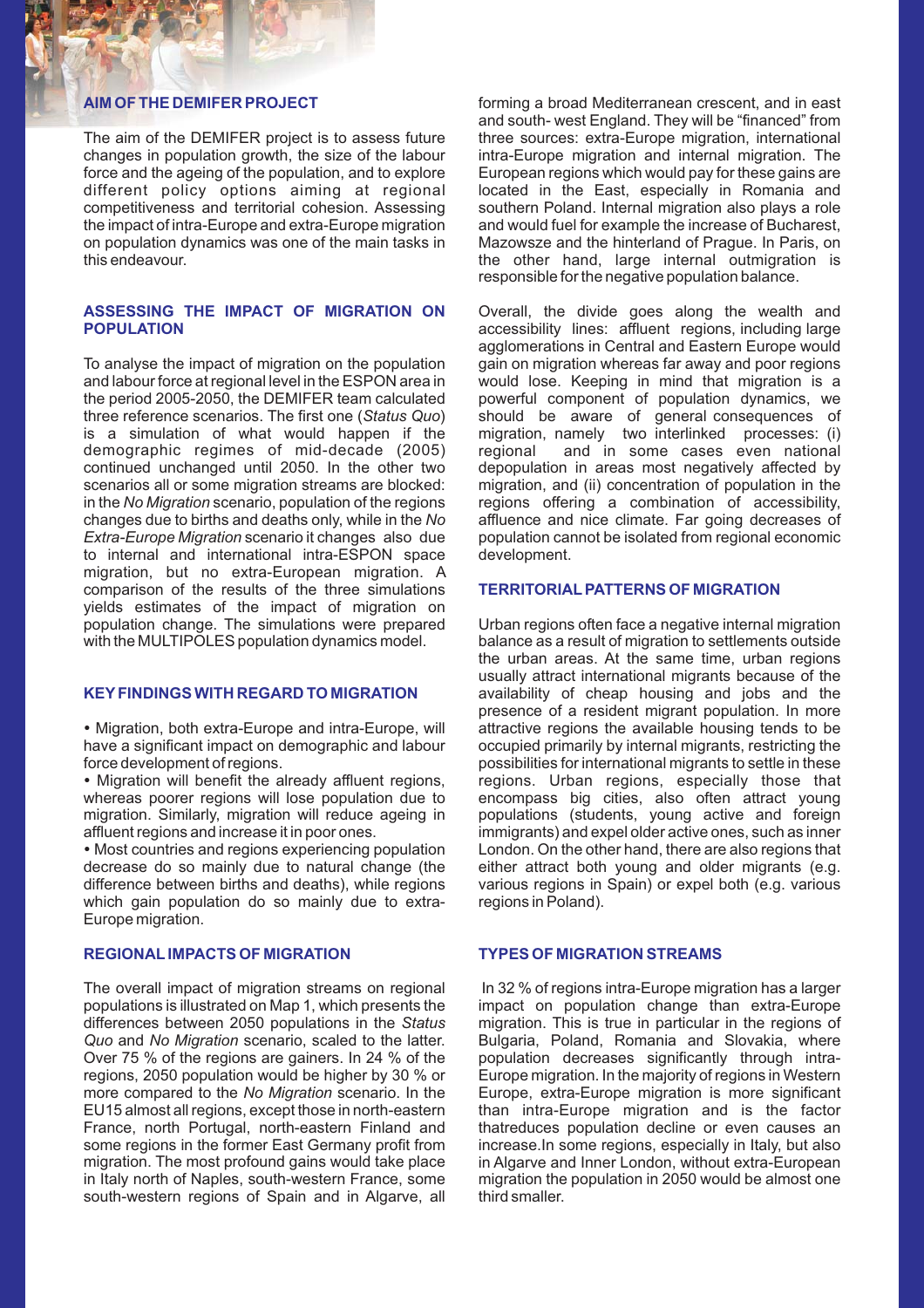#### **COMPONENTS OF NET MIGRATION**

At the regional level, population change through migration consists of two different components: internal migration between regions within individual countries and international migration to and from different countries. The influence of these components varies considerably from region to region. Estimations show that for about 64 % of all regions the total migration balance was positive for the period 2005-2010. The combination positive internal and positive external migration occurred most (42 %), followed by the combination positive total, negative internal and positive external (19%). Conversely, there are hardly any regions with positive internal migration and negative external migration. Regions with both components negative (13 %) can mainly be found outside the largest metropolitan regions in the Eastern Europe.



### Map 2: Net Migration: Internal and international migration balance in the NUTS2s in 2005-2010

EUROPEAN UNION Part-financed by the European Regional Development Fund INVESTING IN YOUR FUTURE

Positive Internal and International Migration

Positive Internal and Negative International Migration Negative Internal and Positive International Migration No Differentiation No Differentiation

٦ No data

No differentiation between internal- and international migration for countries with only one NUTS2; Mismatch to NSI data possible

Origin of data: Eurostat, NSIs, MIMOSA, ESTAT, Estimations, 2009-2010 © EuroGeographics Association for administrative boundaries

#### Positive Net Migration **Negative Net Migration**

Positive Internal and Negative International Migration Negative Internal and Positive International Migration Negative Internal and International Migration